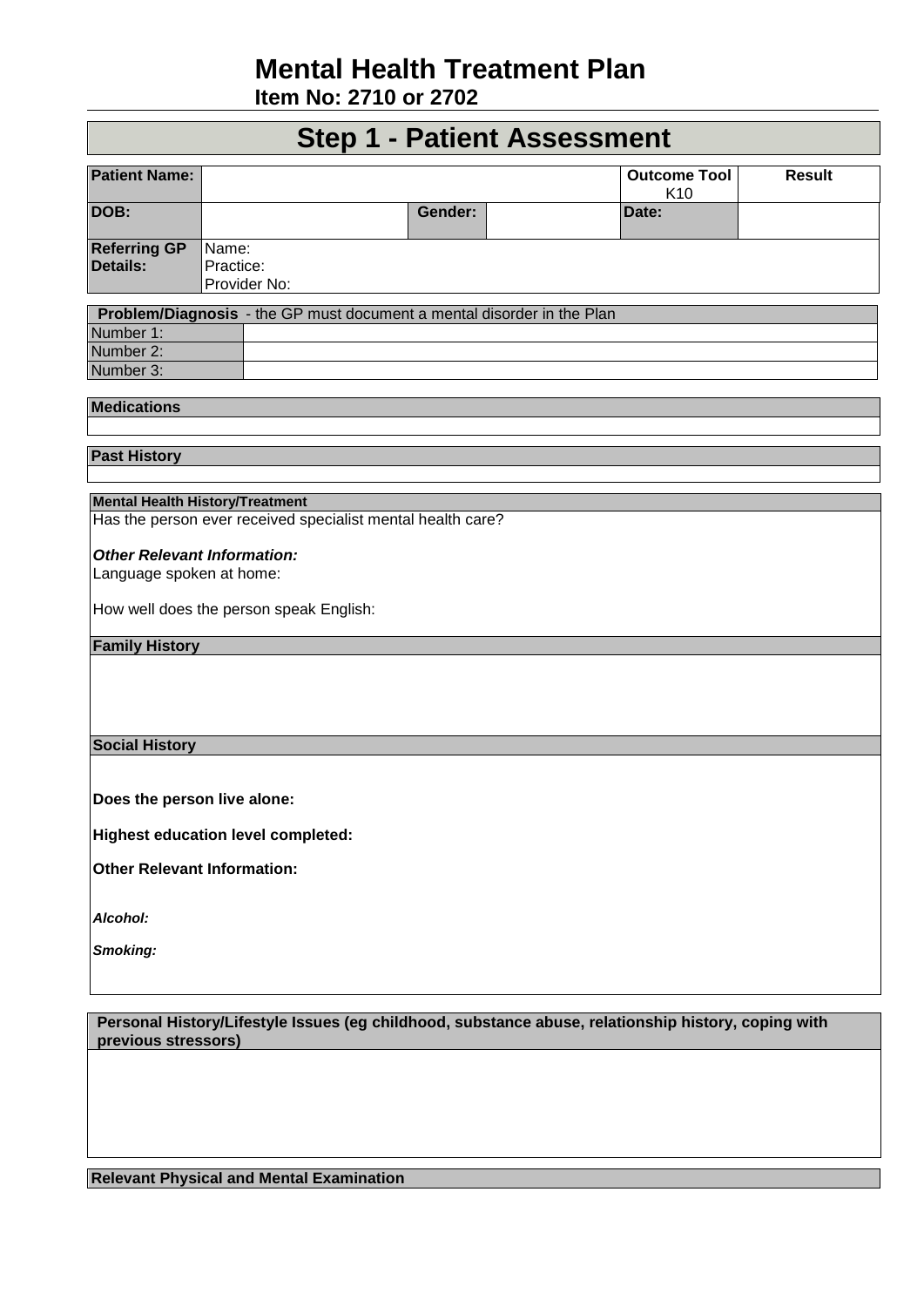**Allergies**

#### **Investigations**

| <b>Mental Status Examination</b>                         |                                                        |  |
|----------------------------------------------------------|--------------------------------------------------------|--|
| <b>Appearance and General Behaviour</b>                  | Mood (Depressed/Labile)                                |  |
| Other:<br>Normal                                         | Other:<br>Normal                                       |  |
| <b>Thinking</b> (Content/Rate/Disturbances)              | Affect (Flat/blunted)                                  |  |
| Normal<br>Other:                                         | Normal<br>Other:                                       |  |
| Perception (Hallucinations etc.)                         | <b>Sleep</b> (Initial Insomnia/Early Morning Wakening) |  |
| Normal<br>Other:                                         | Other:<br>Normal                                       |  |
| Cognition (Level of Consciousness/Delirium/Intelligence) | <b>Appetite</b> (Disturbed Eating Patterns)            |  |
| Other:<br>Normal                                         | $\Box$ Other:<br>Normal                                |  |
| <b>Attention/Concentration</b>                           | <b>Motivation/Energy</b>                               |  |
| Normal<br>Other:                                         | $\blacksquare$ Normal<br>Other:                        |  |
| <b>Memory</b> (Short and Long Term)                      | <b>Judgement</b> (Ability to make rational decisions)  |  |
| Normal<br>Other:                                         | $\blacksquare$ Normal<br>Other:                        |  |
| Insight                                                  | <b>Anxiety Symptoms</b> (Physical & Emotional)         |  |
| Normal<br>Other:                                         | Other:<br>Normal                                       |  |
| <b>Orientation</b> (Time/Place/Person)                   | <b>Speech</b> (Volume/Rate/Content)                    |  |
| Normal<br>Other:                                         | Other:<br>Normal                                       |  |

| <b>Risk Assessment</b>   |                        |  |
|--------------------------|------------------------|--|
| <b>Suicidal Ideation</b> | <b>Suicidal Intent</b> |  |
| <b>Current Plan</b>      | <b>Risk to Others</b>  |  |

| <b>Key Family/Support Contact</b> |  |
|-----------------------------------|--|
|                                   |  |
| <b>FORMULATION</b>                |  |
| Main Problems/Diagnosis           |  |
| (Risk/protective factors)         |  |
|                                   |  |
|                                   |  |
|                                   |  |
|                                   |  |

| <b>Other Mental Health Professionals Involved in Patient Care</b><br>Name/Profession: | <b>Contact Number</b> |  |
|---------------------------------------------------------------------------------------|-----------------------|--|
|                                                                                       |                       |  |
|                                                                                       |                       |  |
|                                                                                       |                       |  |

**Patient Education Given Yes No**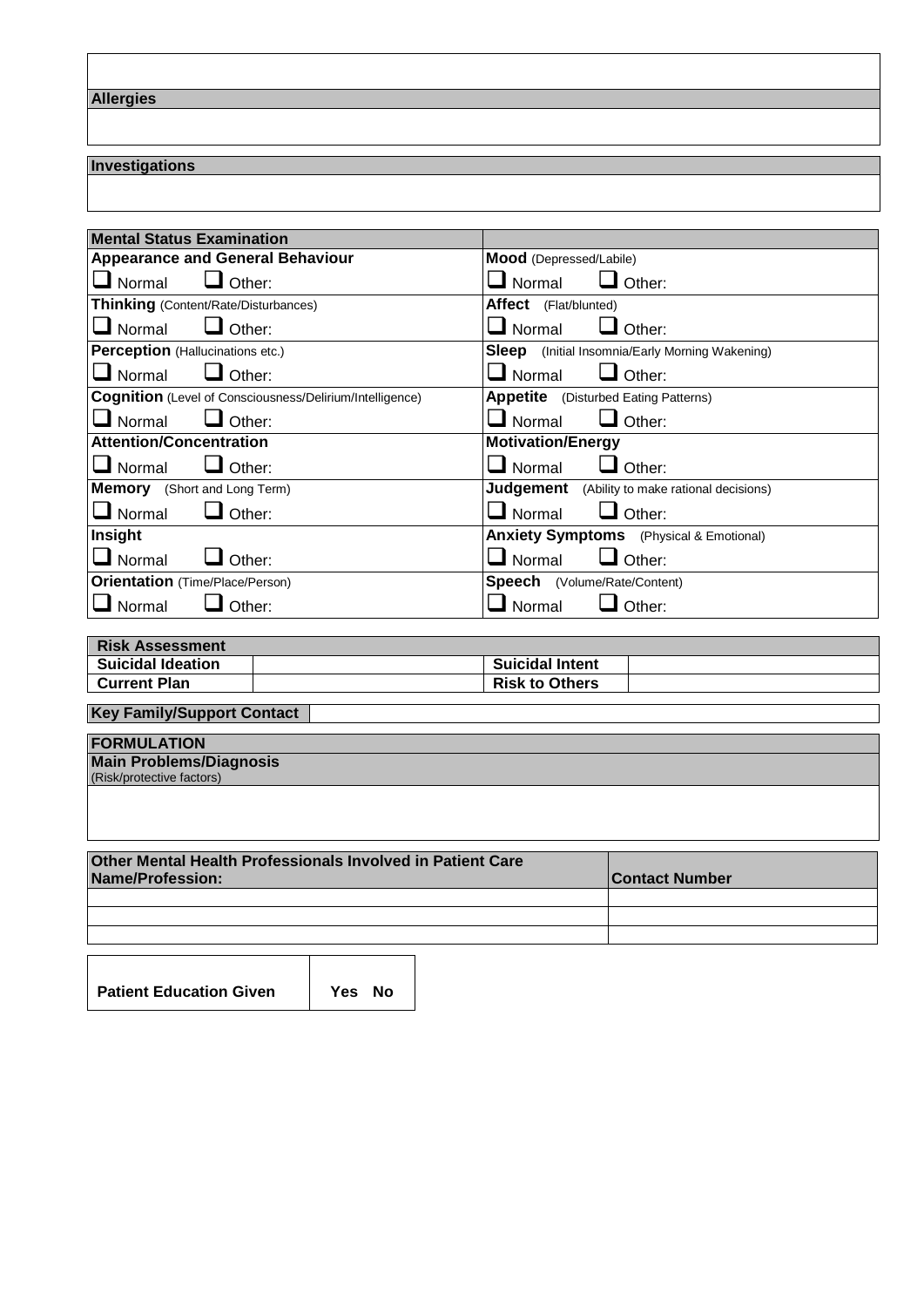# **Step 2 - Mental Health Treatment Plan**

| <b>Problem/Diagnosis</b>                                                                                                                                                                                                                          |                                                                           | improve functioning)         | Goal (eg reduce symptoms, Action/Task (eg psychological or pharmacological<br>treatment, referral, engagement of family and other supports) |  |  |
|---------------------------------------------------------------------------------------------------------------------------------------------------------------------------------------------------------------------------------------------------|---------------------------------------------------------------------------|------------------------------|---------------------------------------------------------------------------------------------------------------------------------------------|--|--|
| Number 1:                                                                                                                                                                                                                                         |                                                                           |                              |                                                                                                                                             |  |  |
|                                                                                                                                                                                                                                                   |                                                                           |                              |                                                                                                                                             |  |  |
| Number 2:                                                                                                                                                                                                                                         |                                                                           |                              |                                                                                                                                             |  |  |
|                                                                                                                                                                                                                                                   |                                                                           |                              |                                                                                                                                             |  |  |
| Number 3:                                                                                                                                                                                                                                         |                                                                           |                              |                                                                                                                                             |  |  |
|                                                                                                                                                                                                                                                   | < <principal 3="" diagnosis="" problem="">&gt;</principal>                |                              |                                                                                                                                             |  |  |
| <b>Emergency Care/Relapse</b><br><b>Prevention</b>                                                                                                                                                                                                |                                                                           |                              |                                                                                                                                             |  |  |
| <b>Patient Education given:</b>                                                                                                                                                                                                                   |                                                                           | Yes<br>No                    | Key family contact/support details/phone:                                                                                                   |  |  |
|                                                                                                                                                                                                                                                   | Copy of MH Plan given to patient:                                         | <b>No</b><br>Yes             |                                                                                                                                             |  |  |
|                                                                                                                                                                                                                                                   |                                                                           |                              |                                                                                                                                             |  |  |
|                                                                                                                                                                                                                                                   | initial action suggested (Highlight appropriate tick box and type an "x") |                              | Initial Action Plan - to be considered for: Taking into account the issues that you and the patient have identified, summarise the          |  |  |
|                                                                                                                                                                                                                                                   | Diagnostic assessment                                                     | Psycho-education             | Interpersonal Therapy                                                                                                                       |  |  |
|                                                                                                                                                                                                                                                   | Cognitive Behavioural Therapy (CBT)                                       |                              |                                                                                                                                             |  |  |
|                                                                                                                                                                                                                                                   |                                                                           |                              |                                                                                                                                             |  |  |
|                                                                                                                                                                                                                                                   | <b>Behavioural interventions</b>                                          | <b>Relaxation strategies</b> |                                                                                                                                             |  |  |
|                                                                                                                                                                                                                                                   | Cognitive interventions (specify)                                         | Skills training              |                                                                                                                                             |  |  |
|                                                                                                                                                                                                                                                   | Other CBT interventions (specify):                                        |                              |                                                                                                                                             |  |  |
| Other (specify):                                                                                                                                                                                                                                  |                                                                           |                              |                                                                                                                                             |  |  |
|                                                                                                                                                                                                                                                   | <b>Joint Session Request (OPTIONAL):</b>                                  |                              |                                                                                                                                             |  |  |
|                                                                                                                                                                                                                                                   |                                                                           |                              | Tick either first or last session AND either GP Practice or Res.Aged Care Fac.                                                              |  |  |
| First $\vdash$<br><b>OR</b>                                                                                                                                                                                                                       | Last session                                                              | $\Box$ GP Practice<br>AT     | Residential Aged Care Facility<br>OR I                                                                                                      |  |  |
| <b>Review Date:</b>                                                                                                                                                                                                                               |                                                                           |                              |                                                                                                                                             |  |  |
| (Add a Recall in MD for                                                                                                                                                                                                                           |                                                                           |                              |                                                                                                                                             |  |  |
| 1-6 months after                                                                                                                                                                                                                                  |                                                                           |                              |                                                                                                                                             |  |  |
| the <b>Plan</b> date)                                                                                                                                                                                                                             |                                                                           |                              |                                                                                                                                             |  |  |
| <b>Record of Patient Consent</b>                                                                                                                                                                                                                  |                                                                           |                              |                                                                                                                                             |  |  |
|                                                                                                                                                                                                                                                   |                                                                           |                              |                                                                                                                                             |  |  |
| ( <b>patient</b> name - please print clearly)                                                                                                                                                                                                     |                                                                           |                              |                                                                                                                                             |  |  |
| Consent to this Care Plan to proceed and I agree to information about my mental health being recorded in my medical file<br>and being shared between the GP and the counsellor(s) to whom I am referred, to assist in the management of my health |                                                                           |                              |                                                                                                                                             |  |  |
| care.                                                                                                                                                                                                                                             |                                                                           |                              |                                                                                                                                             |  |  |
|                                                                                                                                                                                                                                                   |                                                                           |                              |                                                                                                                                             |  |  |
| Signature (patient):<br>Date:                                                                                                                                                                                                                     |                                                                           |                              |                                                                                                                                             |  |  |
|                                                                                                                                                                                                                                                   |                                                                           |                              |                                                                                                                                             |  |  |
| I (GP) have discussed the proposed referral(s) with the patient and am satisfied that the patient understands the proposed<br>uses and disclosures and has provided their informed consent to these.                                              |                                                                           |                              |                                                                                                                                             |  |  |
| <b>GP Signature</b>                                                                                                                                                                                                                               |                                                                           | <b>GP Name</b>               | <b>Date</b>                                                                                                                                 |  |  |
|                                                                                                                                                                                                                                                   |                                                                           |                              |                                                                                                                                             |  |  |
| <b>Referring GP</b><br><b>Details:</b>                                                                                                                                                                                                            | Name:<br>Practice:                                                        |                              |                                                                                                                                             |  |  |
|                                                                                                                                                                                                                                                   | Provider No:                                                              |                              |                                                                                                                                             |  |  |